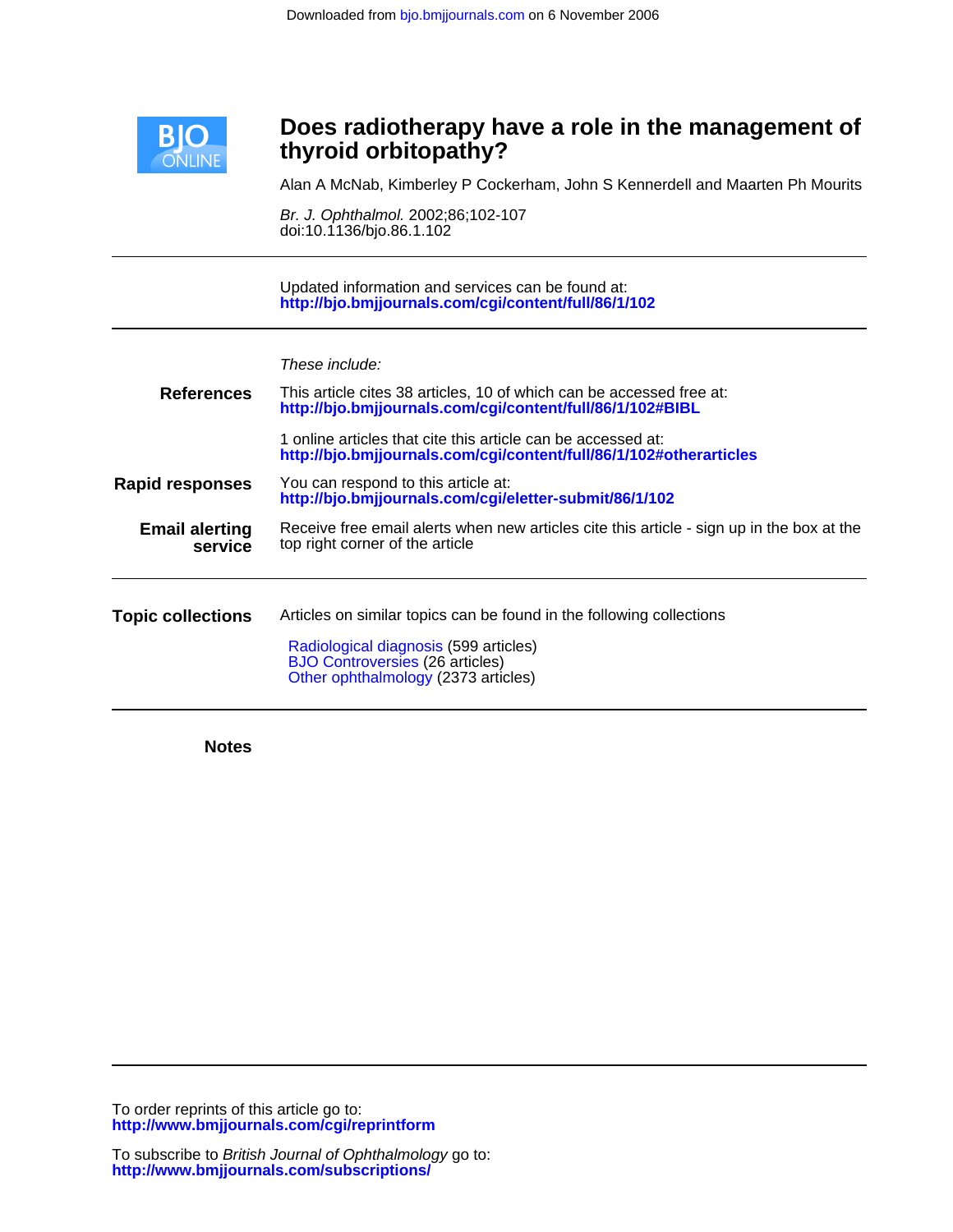# **Debate**

.......................

Series editors: Susan Lightman & Peter McCluskey

### Does radiotherapy have a role in the management of thyroid orbitopathy? View 1

Kimberley P Cockerham, John S Kennerdell

CONTROVERSIES IN OPHTHALMOLOGY

The use of radiotherapy in managing patients with thyroid orbitopathy is controversial. There are widely divergent results from studies of its effectiveness in treating patients and its place in management of thyroid orbitopathy remains uncertain. In this clinical controversy two groups involved in studies exploring the effectiveness of radiotherapy in thyroid orbitopathy discuss their views of the role of radiotherapy in managing patients with thyroid orbitopathy.

Correspondence to: Dr Alan A McNab

Kimberly P Cockerham, John S Kennerdell, Allegheny General Hospital, 420 East North Avenue, Pittsburgh, PA 15212-9986, USA

..........................

Accepted for publication 6 August 2001

hyroid orbitopathy (thyroid associated orbit-<br>opathy or Graves' ophthalmopathy) is a com-<br>mon-cause-of-proptosis, eyelid retraction,<br>orbital congestion, and motility disturbances in hyroid orbitopathy (thyroid associated orbitopathy or Graves' ophthalmopathy) is a common cause of proptosis, eyelid retraction, adults. Each patient experiences a unique combination of symptoms and signs for an unpredictable duration and with varying severity. Although orbital manifestations typically improve within 2–5 years, these years feel like a century to the extremely uncomfortable and discontented patients. In addition, visual loss due to optic nerve compression does occur. Radiotherapy has a key role in the management of moderate to severe inflammatory symptoms and is effective treatment for optic nerve compromise.

Our understanding of the link between systemic thyroid disease and orbitopathy has expanded greatly over the past 20 years, although the precise pathogenesis remains uncertain. An unknown mechanism allows thyroid antigen to stimulate the immune system and produce antibodies to the thyroid stimulating hormone (TSH) receptor and other antigens that alter the release of thyroid hormones. Shared orbit thyroid antigens result in the production of activated T lymphocytes that invade the orbital connective tissue.1 2 Orbital fibroblasts proliferate, resulting in increased synthesis and release of glycosaminoglycans. Locally produced cytokines amplify the inflammatory response. This combined cell mediated and humoral response results in inflammatory cell migration and production of oedema in the orbit. The result is thickening of extraocular muscle and an increase in orbital fat volume. External beam radiation can intervene in this process by arresting the fibroblast proliferation and diminishing the orbital inflammation permanently.

#### Early signs and symptoms

Symptoms and subtle signs of thyroid orbitopathy (TO) are often present for many years before diagnosis. Common and non-specific symptoms include tearing, irritation, aching, and photophobia. Early signs include conjunctival injection, periorbital puffiness, abnormal tear break up time, superficial punctate keratitis, and elevation of intraocular pressure. Eyelid retraction is a common early feature of hyperthyroidism, but can occur in euthyroid or hypothyroid patients with orbitopathy. The classic stare of bilateral, symmetric upper, and lower lid retraction may abate after thyroid function stabilises.

After identification of early symptoms and signs of TO, observation and patient education are indicated. Reassurance and description of the natural course of the disease are helpful. Lubricating drops, cool compresses, and sunglasses will improve symptoms during the day. Elevating the head of the bed and taping the eyelids will minimise periorbital oedema and irritation due to nocturnal lagophthalmos. Stable, significant eyelid retraction can be improved with appropriate surgical therapy. Corticosteroids and external beam radiation are never indicated for these early mild TO symptoms and signs.<sup>3</sup>

#### **Dysmotility**

Transient diplopia is very common and can progress to constant diplopia. Difficulties with fusion are usually worse in the morning because of fluid accumulation in the muscles that occurs with recumbency. Infiltration with inflammatory cells and fluid is typically followed by fibrosis which may create a permanent motility restriction. The inferior rectus and medial rectus are most commonly involved resulting in noncomitant esotropia or hypotropia, respectively. Forced duction testing is usually positive as a result of fibrotic contraction. Computed tomography (CT) imaging reveals bilateral, typically asymmetric, enlargement of extraocular muscles. Radiation can improve motility during the active inflammatory phase, but is ineffective against fibrotic extraocular muscle restriction.<sup>4-</sup>

Most chronic motility disturbances caused by fibrosis are not radiosensitive. Radiation may improve motility in actively inflamed patients but rarely resolves the double vision entirely. Restrictive dysmotility is one of the reasons for the high rate of surgery (25–90%) previously noted following radiotherapy. $4-68$  In the recent study by Mourits, *et al* improvement in motility was the only difference between the group receiving radiation and the sham irradiation group. Twenty five per cent of patients receiving radiation were spared strabismus surgery, but 11/17 had an improvement in the field of binocular vision.<sup>8</sup>

For the vast majority of patients with dysmotility, the patient should be observed for at least 6 months and then offered strabismus surgery when inflammation has subsided and the restrictive component has stabilised.

#### **Proptosis**

Proptosis, the classic feature of thyroid orbitopathy, is actually less prevalent than eyelid retraction. It is caused by infiltration of the eye muscles with inflammatory cells and/or an increase in fat volume, resulting in forward displacement of the globe. Proptosis is usually axial and associated with increased resistance to retropulsion of the globe. Proptosis does not respond to external beam radiation; improvements of only 1–2 mm are typical in our experience. In several published series proptosis improved in 23–51% of patients<sup>4-6</sup>; in other studies, no significant change in proptosis occurred.<sup>7</sup>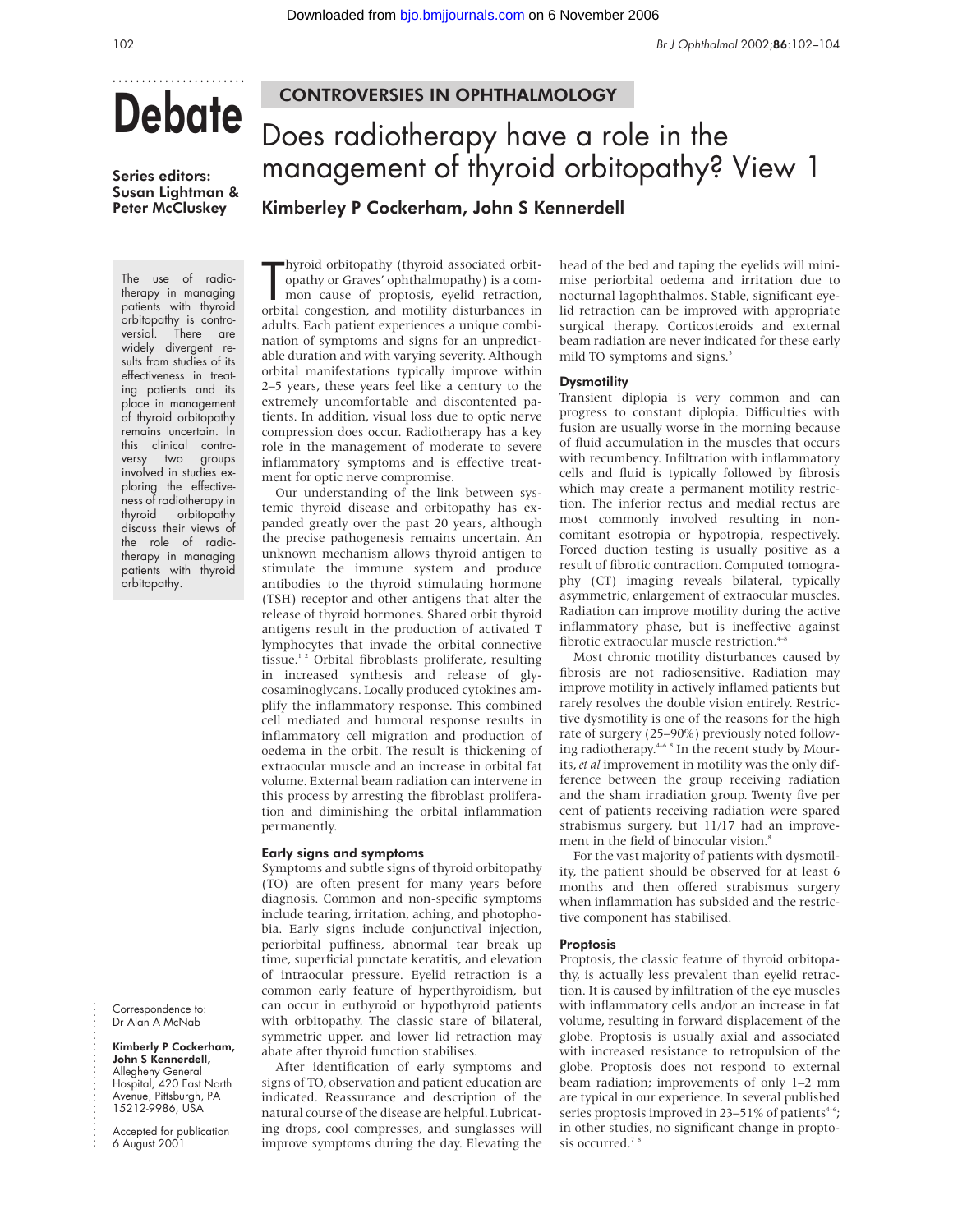#### Downloaded from [bjo.bmjjournals.com](http://bjo.bmjjournals.com) on 6 November 2006

Does radiotherapy have a role in the management of thyroid orbitopathy? 103

#### Table 1 Benefits of external beam radiation for thyroid orbitopathy

Directly treats the inflammation of thyroid orbitopathy Can be utilised in the active phase of disease when surgery is not a good option

Minimises congestion, ache, injection and periorbital oedema

Decreases proptosis and dysmotility caused by acute inflammation

Alleviates visual dysfunction caused by acute optic nerve compression

The risks of general anaesthesia are eliminated

No bruising, swelling, or discomfort

Hospitalisation not required

Safe with minimal side effects in non-diabetic adults

We have used external beam radiation to quieten inflammation so that orbital decompression can be performed in a more timely fashion. No studies have addressed the effectiveness of this combination technique to minimise the duration of the active phase in patients with moderate to severe inflammation. Radiation has no role in the treatment of chronic proptosis.<sup>9</sup>

#### Orbital inflammation and congestion

Some patients with TO experience more significant inflammatory symptoms and signs. Rather than mild conjunctival injection over the recti muscle insertions, interpalpebral chemosis and severe periorbital oedema with erythema develop. Increased orbital volume secondary to inflammation is believed to impede venous outflow, which further aggravates congestion and the resulting proptosis. So, although inflammation and congestion are two distinct processes, they are intimately related.

Acute, severe orbital inflammation is effectively treated with corticosteroids combined with radiotherapy.4–6 10 11 We do not routinely use pulse intravenous steroids but they have been effectively used by others. $12 \frac{13}{13}$  We prescribe a starting dose of 80 mg of prednisone. The high dose is maintained for at least 1 week and then tapered slowly over 3 months. Care must be taken to tailor dosing to the individual's clinical response. Many patients cannot tolerate the side effects of high dose prednisone and/or are unable to be tapered off the medication without recurrence of symptoms and signs. Low dose radiation (20 Gy) is indicated in these patients to counteract inflammation. Prednisone should be continued during the radiation therapy. This combination of corticosteroids and radiation is only effective during the active phase of inflammation so appropriate patient selection is essential.<sup>14-16</sup> Patients also should be counselled that further surgery might be necessary if restrictive myopathy or significant proptosis is present (Table 1).

A recent study by Mourits and colleagues disputes the effectiveness of external beam irradiation for soft tissue inflammation.<sup>8</sup> Thirty patients received radiation and 29 patients were treated with sham irradiation. There was no significant difference in soft tissue inflammation between the two groups at 24 weeks. This study

did not treat patients with oral prednisone as we do and did not provide sufficient follow up information. External beam irradiation initially causes exacerbation of inflammation in TO. Since concomitant prednisone was not utilised, side effects of the radiation such as short term increased inflammation, lid swelling, chemosis, and proptosis would obscure any improvement in soft tissue inflammation. A prospective study comparing placebo and sham irradiation with prednisone and external beam radiation, evaluated for a minimum of 6 months, is needed.

#### Optic neuropathy

The optic nerve has a serpiginous course that allows for several millimetres of proptosis before compromise of optic nerve function. Proptosis, then, serves a protective function by expanding the total orbital volume. The orbital apex, conversely, has no room for expansion. Muscle enlargement posteriorly results in compression of the optic nerve just anterior to the optic canal. Muscle enlargement in the absence of significant proptosis is most likely to promote optic nerve compression. It is essential to check for signs of afferent dysfunction (for example, decreased visual acuity, abnormal colour vision, afferent pupillary defect, and abnormal visual fields) even in apparently asymptomatic patients. The process is often bilateral, so visual field testing remains essential even in the absence of an afferent pupillary defect. The most common clinical presentation is gradual onset of central visual loss, a central scotoma, and a normal optic nerve head appearance in a patient with mild to moderate proptosis.

If the clinical examination reveals afferent dysfunction, an orbital CT scan (without contrast) should be obtained in a timely fashion. Both axial and direct coronal views should be obtained to clarify the optic nerve position with respect to the extraocular muscles. Crowding of the optic nerve at the orbital apex is diagnostic.

If optic nerve compression is identified, corticosteroids are used in a temporising fashion until radiation or surgical decompression is performed. High dose steroids (at least 80 mg prednisone) should be initiated immediately. In our experience, if the orbit is acutely inflamed, steroids will result in marked visual improvement within 48 hours. Unfortunately steroids are usually only temporarily effective in treating optic neuropathy and significant side effects preclude long term use.

External beam radiation (20 Gy) is the definitive intervention in the actively inflamed orbit with visual loss as a result of optic nerve compression. If the visual loss has been precipitous the patient should be treated with intravenous corticosteroids and radiation initiated immediately to prevent permanent visual dysfunction. External beam is also effective in patients who have undergone orbital decompression but have not achieved complete resolution of the optic nerve impairment.<sup>3 12–1</sup>

Radiation is contraindicated in diabetics and children owing to the increased risk of radiation retinopathy. External beam radiation causes temporary ocular irritation and exacerbates soft tissue inflammation from approximately 2 weeks following therapy and continuing for at least 24–36 weeks. Oral corticosteroids should, therefore, be continued during the course of radiation

# **Debate**

.......................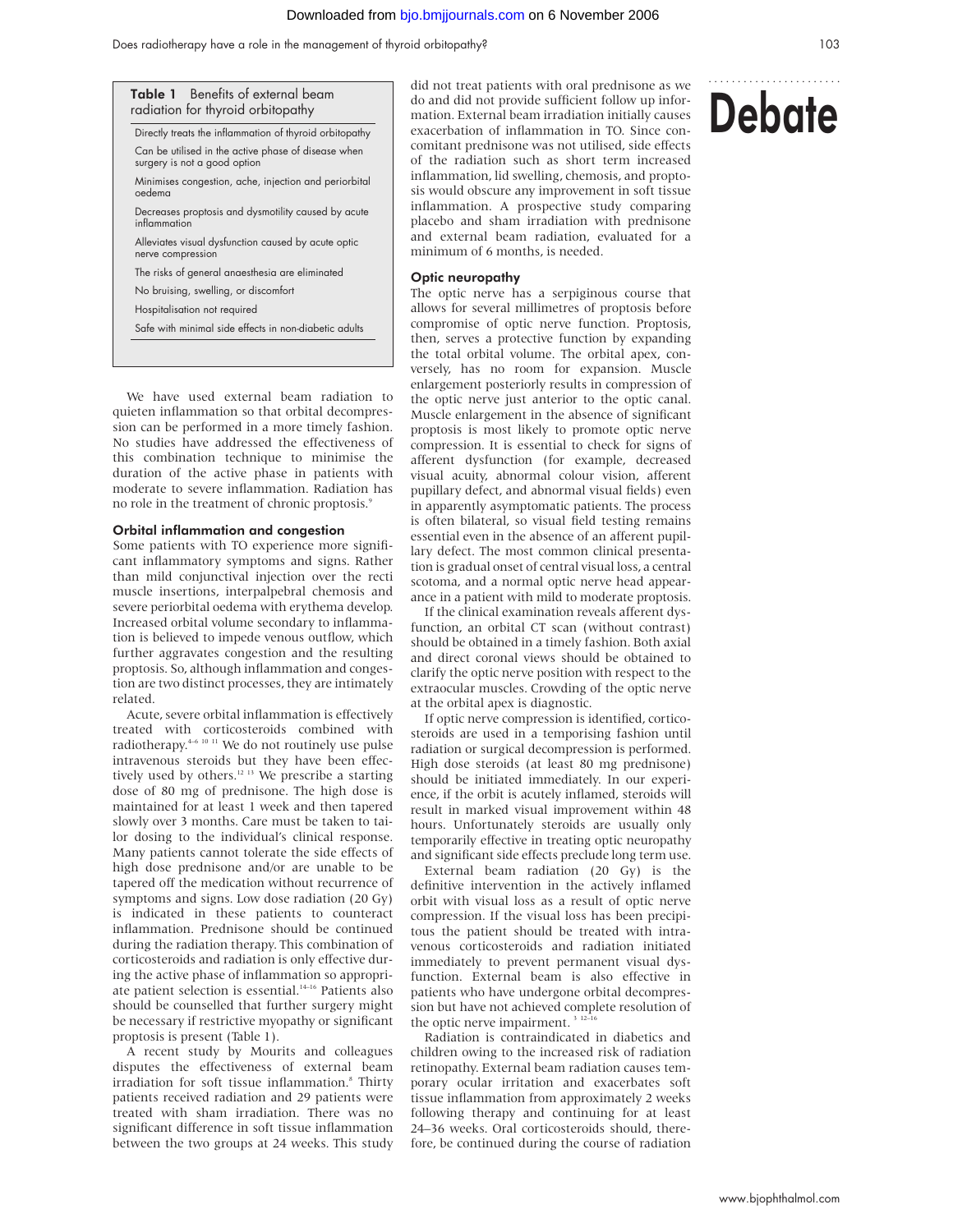## **Debate**

.......................

and tapered slowly over 3 months. If vision deteriorates despite corticosteroids and radiation treatment, surgical decompression is warranted. Conversely, if visual status is only temporarily improved with surgical decompression, external beam radiation should be performed.

#### Conclusions

External beam radiation is a safe and effective intervention in non-diabetic adults with acute congestive dysthyroid orbitopathy. Appropriate patient selection is essential. Orbital inflammatory signs and symptoms are eliminated within weeks of the therapy when radiation is combined with oral corticosteroids. Optic nerve compression is alleviated within 1 month. Only corticosteroids, with their significant side effects, provide a similar direct intervention in the acute disease process.

Clinical studies have consistently demonstrated that radiation, especially in combination with oral prednisone, is effective at decreasing soft tissue signs and symptoms due to inflammation. Radiation is also widely used for treatment of visual loss in patients with actively inflamed orbits. Proptosis and dysmotility are inconsistently improved with radiotherapy; external beam radiation should not be used for these indications where chronic fibrosis is probable.

A large multicentre trial is needed to confirm the clinical impression that radiation can minimise the active inflammatory phase in moderate to severely affected patients with TO. We are currently evaluating the long term outcome of thyroid associated optic nerve compression treated with radiation versus orbital decompression.

#### REFERENCES

Barsouk A, Peele KA, Kiljanski J, et al. Antibody-dependent cell-mediated cytotoxicity against orbital target cells in thyroid-associated ophthalmopathy and related disorders. J Endocrin Invest 1996;19:334–41.

- 2 Wall JR, Barsouk A, Stolarski C, et al. Serum muscle antibodies predicted the development of ophthalmopathy in a euthyroid subject with a family history of autoimmunity. Thyroid 1996;6:353–8.
- 3 Peele-Cockerham KA, Kennerdell JS. Thyroid-associated orbitopathy. Focal Points 1997;XV(1):  $1 - 14$
- 4 Bartalena L, Marcocci C, Chiovato L, et al. Orbital cobalt irradiation combined with systemic corticosteroids for Graves' ophthalmopathy: comparison with systemic corticosteroids alone. J Clin Endocrinol Metab 1983;56:1139–44.
- 5 Hurbli T, Char DH, Harris J, et al. Radiation therapy for thyroid eye diseases. Am J Ophthalmol 1985;99:633-7.
- 6 Peterson IA, Kriss JP, McDougall IR, et al. Prognostic factors in the radiotherapy of Graves' ophthalmopathy Int J Radiat Oncol Biol Phys 1990;19:159–64.
- 7 Prummel MF, Mourtis MP, Blank L, et al. Randomized double-blind trial of prednisone versus radiotherapy in Graves' ophthalmopathy. Lancet 1993;342:949–5.
- 8 Mourits MPh, Van Kempen-Harteveld ML, Garcia Garcia MB, et al. Radiotherapy for Graves' orbitopathy: randomized placebo-controlled study. Lancet 2000;355:1501–9.
- 9 Kennerdell JS, Maroon JC, Buerger GF. Comprehensive surgical management of proptosis in dysthyroid orbitopathy. Orbit 1987;6:153–79.
- 10 Sakata K, Hareyama M, Oouchi A, et al. Radiotherapy in the management of Graves' ophthalmopathy. Jap J Clin Oncol 1998;28:364-7
- 11 Donaldson SS, Bagshaw MA, Kriss JP. Supervoltage radiotherapy for Graves' ophthalmopathy. J Clin Endocrinol Metab 1973;37:276–85.
- 12 Tagami T, Tanaka K, Nakamura H, et al. High-dose intravenous steroid pulse therapy in thyroid-associated ophthalmopathy. Endocrine J 1996;43:689–99.
- 13 Matejka G, Verges B, Vaillant G, et al. Intravenous methylprednisolone pulse therapy in the treatment of Graves' ophthalmopathy. Hormone Metab Res 1998;30:93–8.
- 14 Beckendorf V, Maalouf T, George J-L, et al. Place of radiotherapy in the treatment of Graves'orbitopathy. Int J Radiation Oncology Biol Phys 1999;43:805–15.
- 15 Wilson WB, Prochoda M. Radiotherapy for thyroid orbitopathy. Arch Ophthalmol 1995;113:1420-5.
- 16 Kao SCS, Kendler DL, Nugent RA, et al. Radiotherapy in the management of thyroid orbitopathy. Arch Ophthalmol 1993;111:819–23.

Br J Ophthalmol 2002;86:104–106

### Does radiotherapy have a role in the management of thyroid orbitopathy? View 2

................................................................................................. ....

#### Maarten Ph Mourits

hyroid orbitopathy (TO) is an autoimmune<br>disorder characterised by eyelid swelling and<br>retraction, proptosis, restrictive motility distur-<br>bances and, in severe cases, compression of the hyroid orbitopathy (TO) is an autoimmune disorder characterised by eyelid swelling and retraction, proptosis, restrictive motility disturoptic nerve. TO can precede, coincide, or follow Graves' thyroid disease. The exact cause of TO remains unclear, but the pathophysiological mechanism is understood.<sup>1</sup> Activated lymphocytes infiltrate the orbital tissues and stimulate fibroblasts within the orbit to generate highly hydrophilic glycosaminoglycans, which cause swelling of the extraocular muscles and peribulbar connective tissues (for example, fat). The bony confines of the orbit allow minimal expansion of the orbital contents, thus they are pushed forward as much as

the rigidity of the orbital septum permits.<sup>2</sup> The optic nerve then becomes compressed either directly by enlarged muscles or as a consequence of raised intraorbital pressure. Swelling and stretching of the extraocular muscles cause inability to relax and subsequent restriction of gaze in the contralateral direction of the enlarged muscle. Similarly, involvement of the levator palpebrae and of the lower lid retractors result in eyelid retraction. Secondary changes as a result of activation of orbital fibroblasts are formation of fibrotic tissues within the fibromuscular framework of the orbit causing these alterations to become irreversible. Primary and secondary changes can be found in the same tissue biopsy.

M Ph Mourits, Department of

................

Ophthalmology, University Hospital Utrecht, Heidelberglaan 100, PO Box 85500, 3508 GA Utrecht, Netherlands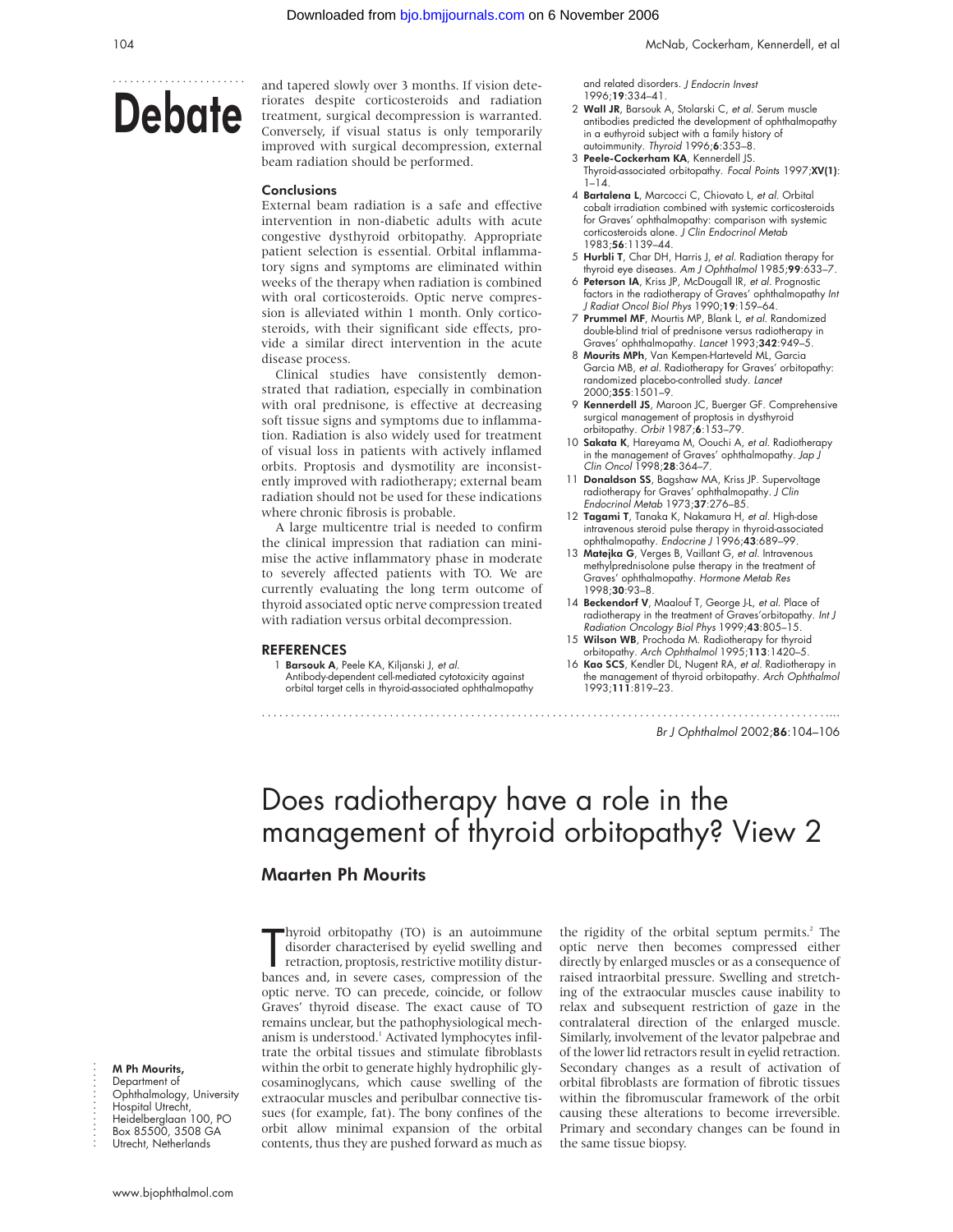The rationale for radiotherapy in thyroid eye disease is the high sensitivity of lymphocytes and fibroblasts to ionising radiation.<sup>3</sup> Radiotherapy was first used in the 1940s to irradiate the pituitary gland in patients with thyroid eye disease, as it was thought that pituitary hormonal factors caused exophthalmos.<sup>45</sup> Only patients who had received inadvertent orbital irradiation, as a consequence of badly collimated beams, improved.<sup>67</sup> Thus treatment evolved to selective irradiation of the retrobulbar structures.

The results of a recent questionnaire, sent to 1348 institutes, reveal that radiotherapy remains a well accepted and frequently used treatment for TO.<sup>8</sup> Radiotherapy for TO is applied using a megavoltage linear accelerator that delivers a high energy, low scattered, well collimated beam, and the treatment is given as 8–10 daily fractions of 2 Gy over a period of 2 weeks.<sup>9</sup> Radiotherapy is contraindicated in patients with diabetes mellitus because of the risk of induction or aggravation of retinopathy.10 The major advantage of the radiation treatment is the lack of complications. However, the question remains "Is it really effective?"

There are several factors hampering proper evaluation of treatment results in patients with TO:

- TO is a self limiting disease that passes through several phases: progressive deterioration (active phase of the disease), plateau, partial improvement, burnt out phase.<sup>11</sup> The length of these phases can be extremely variable
- The expression of TO is also extremely variable; many features are not consistently present
- Objective assessment criteria are lacking or vary<sup>12</sup> (for example, type of exophthalmometer used)
- Factors such as thyroid status,<sup>13</sup> smoking habits,<sup>14</sup> concomitant diabetes mellitus,<sup>15</sup> and age may influence the natural history and become confounding variables in comparative studies.

It is within this framework that we have to judge studies on the efficacy of retrobulbar irradiation.

Donaldson *et al*<sup>16</sup> in 1973, were the first to describe the results of 10 fractions of 200 rads delivered by a 4.8 meV linear accelerator. Of 23 patients with TO, seven had a marked improvement in major symptoms and signs and eight a good response, while worsening of the ophthalmopathy did not occur. Decrease in eyelid and conjunctiva swelling was noted together with decrease in proptosis. Improvement in ocular movement was rare. The authors considered severe visual acuity loss not a contraindication for radiotherapy. The best results were found in patients, in whom irradiation was given shortly after the onset of eye symptoms. Additionally, patients who had not responded to oral steroids improved after radiotherapy. Bartalena *et al*<sup>17</sup> compared orbital cobalt irradiation plus oral steroids with oral steroids alone and found a better response in patients who had received the combined treatment. Similar results have been described by many others,<sup>18</sup> <sup>19</sup> all of them stressing the point that patients in the active phase of their TO respond better than patients with longstanding and burnt out orbitopathy. In general, these

studies showed an improvement in two thirds of the patients. The best response was seen in eyelid swelling, modest improvement occurred in ocular motility and visual acuity, and there was little effect on proptosis.20 These studies were retrospective and not randomised. Some patients had abnormal thyroid function, many had been treated or were being treated with corticosteroids at the time of the study, the interval between start of treatment and assessment of treatment outcome was variable, and the methods of assessment were variable and poorly described. These factors may explain the differences in outcomes. One aspect is consistent in all these studies—a considerable number of patients needed additional surgery after "successful" radiotherapy.

Prummel *et al*<sup>21</sup> were the first to deliver evidence based data for the efficacy of radiotherapy in TO by performing a prospective, randomised study in which 28 patients received radiotherapy plus a placebo and 28 sham irradiation plus oral prednisone. Strict inclusion and exclusion criteria were used, a fixed interval between start of treatment and of assessment of treatment result was defined, and the methods of clinical assessment and outcome were standardised. The responses to prednisone (14/28; 50%) and to radiotherapy (13/ 28; 47%) were similar. Improvements were seen in soft tissue involvement and in ocular motility, but not in proptosis. Changes in visual acuity did not occur; however, patients with reduced vision were excluded from the study. Prummel *et al* concluded that radiotherapy was the treatment of choice for patients with moderately severe TO because of the absence of complications after radiotherapy and frequently occurring side effects of prednisone. One of the drawbacks of this study was that it compared the efficacy of radiotherapy with prednisone, which has never been tested for efficacy against a placebo. There is circumstantial evidence of the efficacy of corticosteroids from a prospective, randomised, masked clinical trial that compared treatment with prednisone to treatment with cyclosporine in patients with severe TO.<sup>22</sup> After a period of 12 weeks, 61% of the prednisone treated versus 22% of the cyclosporine treated patients responded to therapy (p = 0.018). Assuming that cyclosporine has no detrimental effect, this study shows that prednisone is efficacious. When radiotherapy is as effective as prednisone, radiation can then be regarded as efficacious.

In a rigorously controlled randomised clinical trial using patients with moderately severe orbitopathy, we compared radiotherapy with sham irradiation and could not demonstrate improvement in soft tissue signs, proptosis, or ocular motility.23–25 Seventy five per cent of the irradiated patients required additional strabismus surgery. The study design excluded patients with severe eye disease such as patients with optic nerve compression, and therefore the efficacy of radiotherapy remains unclear in this subgroup. The potential ability of radiotherapy (or of corticosteroids) is to reduce the period of disease activity in TO and to allow rehabilitative surgery more quickly after the onset of the disease. As reliable parameters for the assessment of disease activity are controversial such a study is difficult to undertake at present. Our study, using the clinical activity score as index of disease activity, $26$  showed

# **Debate**

.......................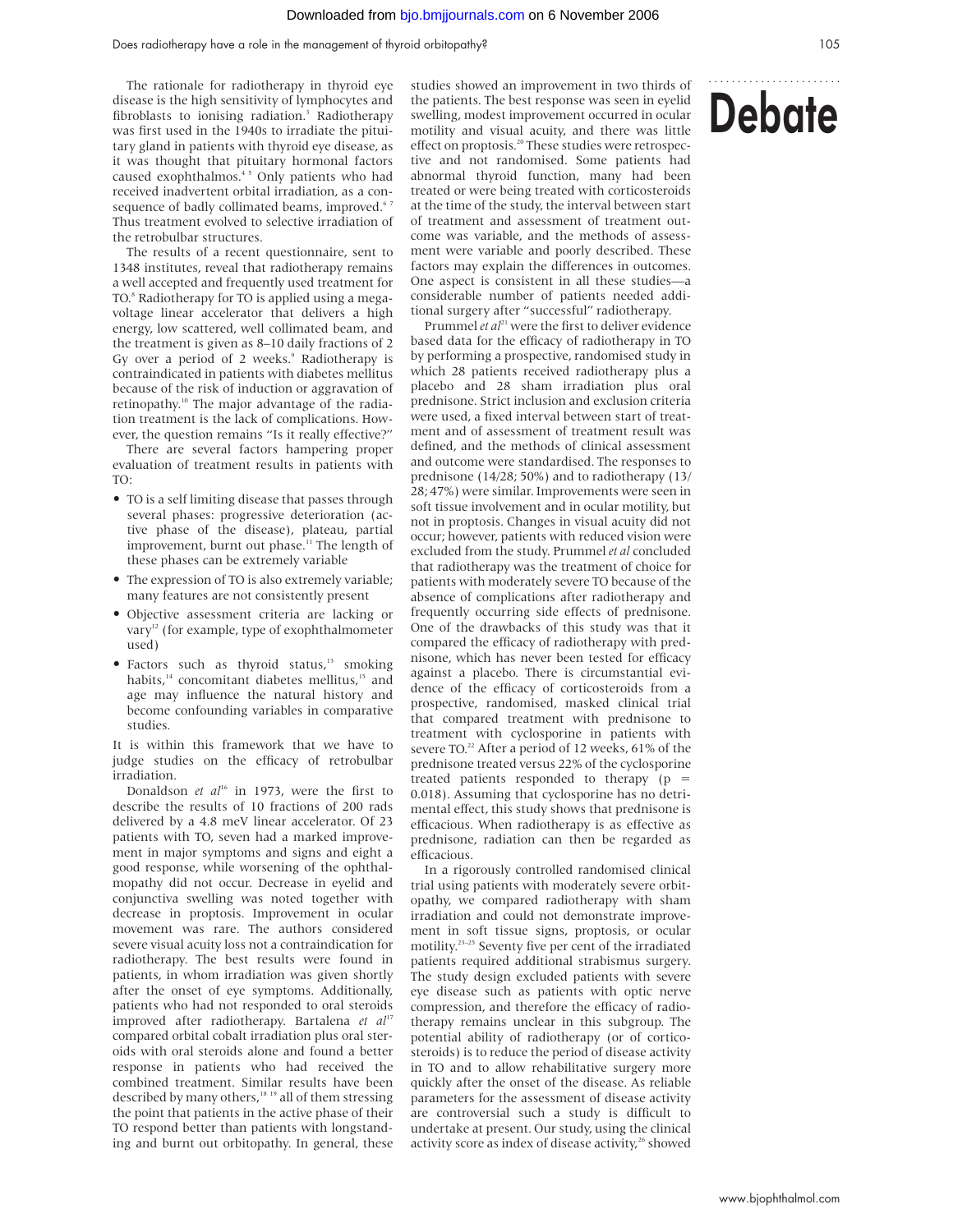### **Debate**

.......................

a more rapid fall of disease activity after radiotherapy than after sham irradiation.

In conclusion, with the introduction of more advanced, evidence based clinical trials, the initial enthusiasm about the efficacy of radiation for TO has been replaced by scepticism. At present, orbital radiotherapy remains useful in the treatment of a select number of patients with TO, but overall its place in management is uncertain.

#### **REFERENCES**

- 1 Burch HB, Wartofsky L. Graves' ophthalmopathy: current concepts regarding pathogenesis and management. Endocrinol Rev 1993;14:747–93.
- 2 Koornneef L. Eyelid and orbital fascial attachments and their clinical significance. Eye 1988;2:130–4.
- 3 Sautter-Bihl ML. Orbital radiotherapy: recent experience in Europe. In: Wall JR, How J, eds. Graves' ophthalmopathy. Boston: Blackwell, 1990:145–57.
- 4 Ginsburg S. Postoperative progressive exophthalmos, with low basal metabolic rate. Ann Intern Med 1939;13:424–50.
- 5 Mandeville FB. Röntgen therapy of orbital-pituitary portals for progressive exophthalmos following subtotal
- thyroidectomy. Radiology 1943;41:268–71. 6 Jones A. Orbital X-ray therapy of progressive exophthalmos. Br J Radiol 1951;24:637–46.
- Beierwaltes WH. X-ray treatment of malignant exophthalmos: a report of 28 patients. J Clin Endocrinol 1953;13:1090–100.
- 8 Leer JWH, van Houte P, Davelaar J. Indications and treatment schedules for irradiation of benign diseases: a survey. Radiather Oncol 1998;48:249–57.
- 9 Kahaly GJ, Gorman CA, Kal HB, et al. Radiotherapy for Graves' ophthalmopathy. In: Prummel MF, Wiersinga WM, Mourits MPh, Heufelder AE, eds. Recent developments in Graves' ophthalmopathy. London: Kluwer Academic Publishers 2000:115–31.
- 10 Viebahn M, Marricks ME, Osterloh MD. Synergism between diabetic and radiation retinopathy: case report and review. *Br J Ophthalmol* 1991;**75**:29–32.
- 11 **Rundle FF**, Wilson CW. Development and course of exophthalmos and ophthalmoplegia in Graves' disease with special reference to the effect of thyroidectomy. Clin Sci 1945;5:177–94.
- 12 Gorman CA. The measurement of change in Graves' ophthalmopathy. Thyroid 1998;8:539–43.
- Amelioration of eye changes of Graves' ophthalmopathy by achieving euthyroidism. *Acta Endocrinol*<br>1989;**121**:185–89.
- 14 Prummel MF, Wiersinga WM. Smoking and risk of Graves' disease. JAMA 1993;269:479–82.
- 15 Kalmann R, Mourits MPh. Diabetes mellitus: a risk factor in patients with Graves' orbitopathy. Br J Ophthalmol 1999;83:463–5.
- 16 Donaldson SS, Bagshaw MA, Kriss JP. Supervoltage radiotherapy for Graves' ophthalmopathy. J Clin Endocrinol Metab 1973;37:276–85.
- 17 Bartalena L, Marcocci C, Chiovato L, et al. Orbital cobalt irradiation combined with systemic corticosteroids for Graves' ophthalmopathy: comparison with systemic corticosteroids alone. J Clin Endocrinol Metab 1983;56:1139–44.
- 18 Hurbli T, Char DH, Harris J, et al. Radiation therapy for thyroid eye diseases. Am J Ophthalmol 1985;99:633–7.
- 19 Petersen IA, Kriss JP, McDougall IR, et al. Prognostic factors in the radiotherapy of Graves' ophthalmopathy. Int J Radiat Oncol Biol Phys 1990;19:159–64.
- 20 **Bahn RS**, Gorman CA. Choice of therapy and criteria for assessing treatment outcome in thyroid associated ophthalmopathy. Endocrinol Metab Clin N Am 1987;16:391–407.
- 21 Prummel MF, Mourits MPh, Blank L, et al. Randomised double-blind trial of prednisone versus radiotherapy in Graves' ophthalmopathy. Lancet 1993;342:949–54.
- 22 Prummel MF, Mourits MPh, Berghout A, et al. Prednisone and cyclosporine in the treatment of severe Graves' ophthalmopathy. *N Engl J Med*<br>1989;**321**:1353–9.
- 23 Mourits MPh, Van Kempen-Harteveld ML, García García MB, et al. Radiotherapy for Graves'orbitopathy: randomised placebo-controlled study. Lancet 2000;355:1505–9.
- 24 Pinchera A, Wiersinga WM. Recommendations for the assessment of therapeutic outcome of Graves' disease in clinical trials. In: Prummel MF, Wiersinga WM, Mourits MPh, Heufelder AE, eds. Recent developments in Graves' ophthalmopathy. London: Kluwer Academic Publishers, 2000:81–7.
- 25 Gerding MN, Prummel MF, Kalman R, et al. The use of colour slides in the assessment of changes in soft-tissue involvement in Graves' ophthalmopathy. J Endocrinolol Invest 1998;21:459–62.
- 26 Mourits MPh, Koornnef L, Wiersinga WM, et al. Clinical criteria for the assessment of disease activity in Graves' ophthalmopathy: a novel approach. Br J  $O$ phthalmol 1989;73:639–44.

Br J Ophthalmol 2002;86:106–107

### Does radiotherapy have a role in the management of thyroid orbitopathy? Comment

................................................................................................. ....

### Alan A McNab

**Example 25** extensive research, thyroid orbitopa-<br>thy remains a problematic disease. Until<br>recently, there has been little understand-<br>ing of the nathonhysiology of such a common thy remains a problematic disease. Until recently, there has been little understanding of the pathophysiology of such a common, long recognised autoimmune disease. Thyroid orbitopathy has a broad range of clinical manifestations and a highly variable natural history. Figure 1 shows a patient with acute onset, severe thyroid orbitopathy who had significant corneal exposure and required urgent levator recessions to protect the corneas. She was treated with oral prednisolone followed by orbital irradiation. Over a period of some months, the signs of acute inflammation settled, and eyelid and conjunctival swelling diminished (Fig 2). Was this due to the irradiation, the prednisolone, a combination of



Figure 1 A 40 year old woman with acute onset moderately severe thyroid orbitopathy, whose main problem was corneal exposure.

#### A A McNab,

................

Lead clinician Orbital, Plastic and Lacrimal Clinic, Royal Victorian Eye and Ear Hospital, Melbourne, Australia